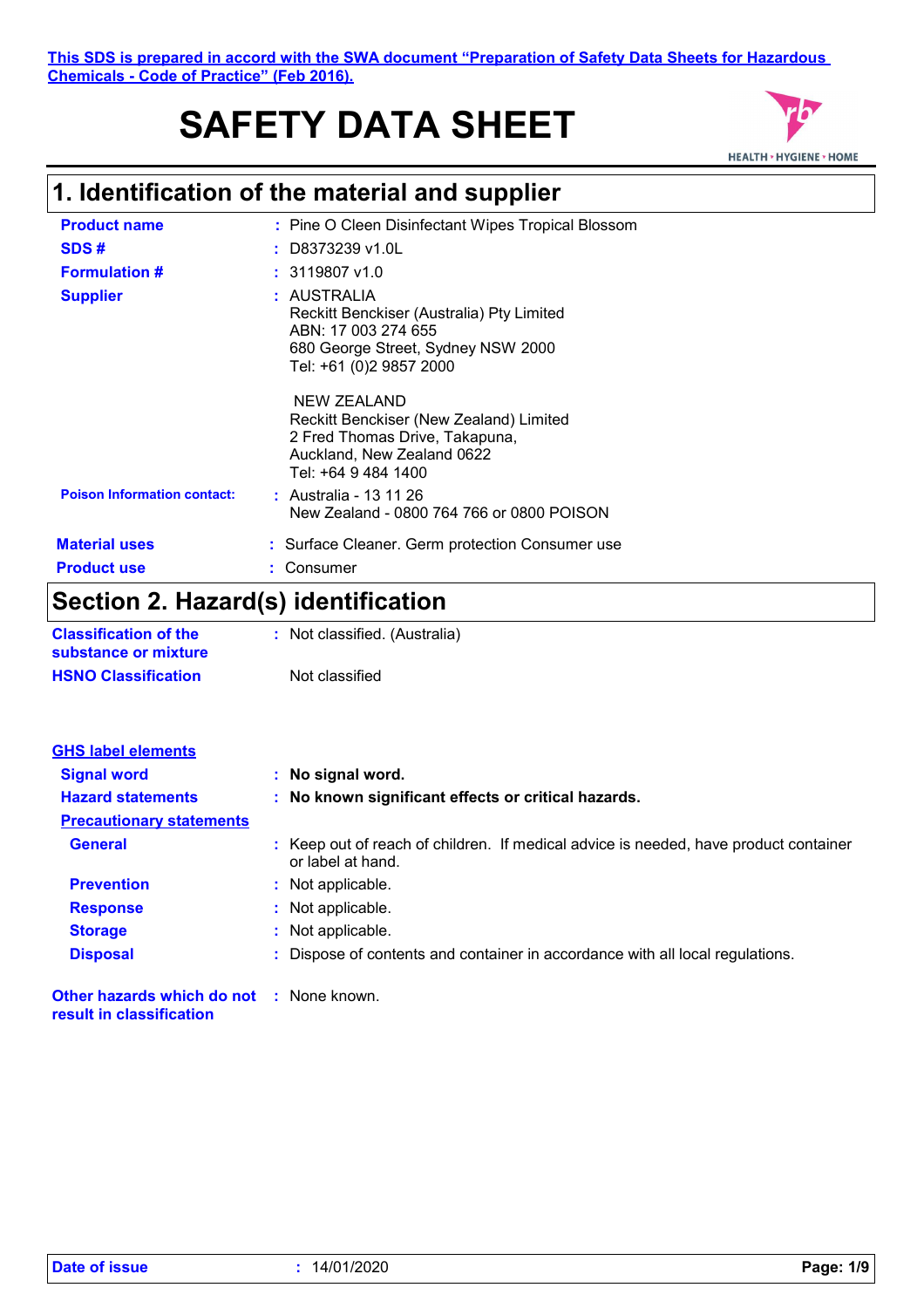# **Section 3. Composition and ingredient information**

**Substance/mixture :**

: Mixture

| <b>Ingredient name</b>  | $%$ (w/w) | <b>CAS number</b> |
|-------------------------|-----------|-------------------|
| ethanol                 | ≲3        | 64-17-5           |
| l Benzalkonium Chloride | < 0.      | 68424-85-1        |

 **Other Non-hazardous ingredients to 100%**

**Occupational exposure limits, if available, are listed in Section 8.**

### **Section 4. First aid measures**

| <b>Description of necessary first aid measures</b> |                                                                                                                                                                                                                                                                                                                                                           |
|----------------------------------------------------|-----------------------------------------------------------------------------------------------------------------------------------------------------------------------------------------------------------------------------------------------------------------------------------------------------------------------------------------------------------|
| <b>Eye contact</b>                                 | : Immediately flush eyes with plenty of water, occasionally lifting the upper and lower<br>eyelids. Check for and remove any contact lenses. Get medical attention if irritation<br>occurs.                                                                                                                                                               |
| <b>Inhalation</b>                                  | : Remove victim to fresh air and keep at rest in a position comfortable for breathing.<br>Get medical attention if symptoms occur.                                                                                                                                                                                                                        |
| <b>Skin contact</b>                                | : Flush contaminated skin with plenty of water. Remove contaminated clothing and<br>shoes. Get medical attention if symptoms occur.                                                                                                                                                                                                                       |
| <b>Ingestion</b>                                   | : Wash out mouth with water. Remove victim to fresh air and keep at rest in a<br>position comfortable for breathing. If material has been swallowed and the exposed<br>person is conscious, give small quantities of water to drink. Do not induce vomiting<br>unless directed to do so by medical personnel. Get medical attention if symptoms<br>occur. |

#### **Most important symptoms/effects, acute and delayed**

| <b>Potential acute health effects</b> |                                                     |
|---------------------------------------|-----------------------------------------------------|
| Eye contact                           | : No known significant effects or critical hazards. |
| <b>Inhalation</b>                     | : No known significant effects or critical hazards. |
| <b>Skin contact</b>                   | : No known significant effects or critical hazards. |
| <b>Ingestion</b>                      | : No known significant effects or critical hazards. |
| <b>Over-exposure signs/symptoms</b>   |                                                     |
| Eye contact                           | : No specific data.                                 |
| <b>Inhalation</b>                     | : No specific data.                                 |
| <b>Skin contact</b>                   | : No specific data.                                 |
| <b>Ingestion</b>                      | : No specific data.                                 |
|                                       |                                                     |

#### **Indication of immediate medical attention and special treatment needed, if necessary**

| <b>Notes to physician</b>         | : Treat symptomatically. Contact poison treatment specialist immediately if large<br>quantities have been ingested or inhaled. |
|-----------------------------------|--------------------------------------------------------------------------------------------------------------------------------|
| <b>Specific treatments</b>        | : No specific treatment.                                                                                                       |
| <b>Protection of first-aiders</b> | : No action shall be taken involving any personal risk or without suitable training.                                           |

#### **See toxicological information (Section 11)**

### **Section 5. Fire-fighting measures**

| <b>Extinguishing media</b>             |                                                                 |
|----------------------------------------|-----------------------------------------------------------------|
| <b>Suitable extinguishing</b><br>media | : Use an extinguishing agent suitable for the surrounding fire. |
| Unsuitable extinguishing<br>media      | : None known.                                                   |

|  |  |  | <b>Date of issue</b> |  |
|--|--|--|----------------------|--|
|--|--|--|----------------------|--|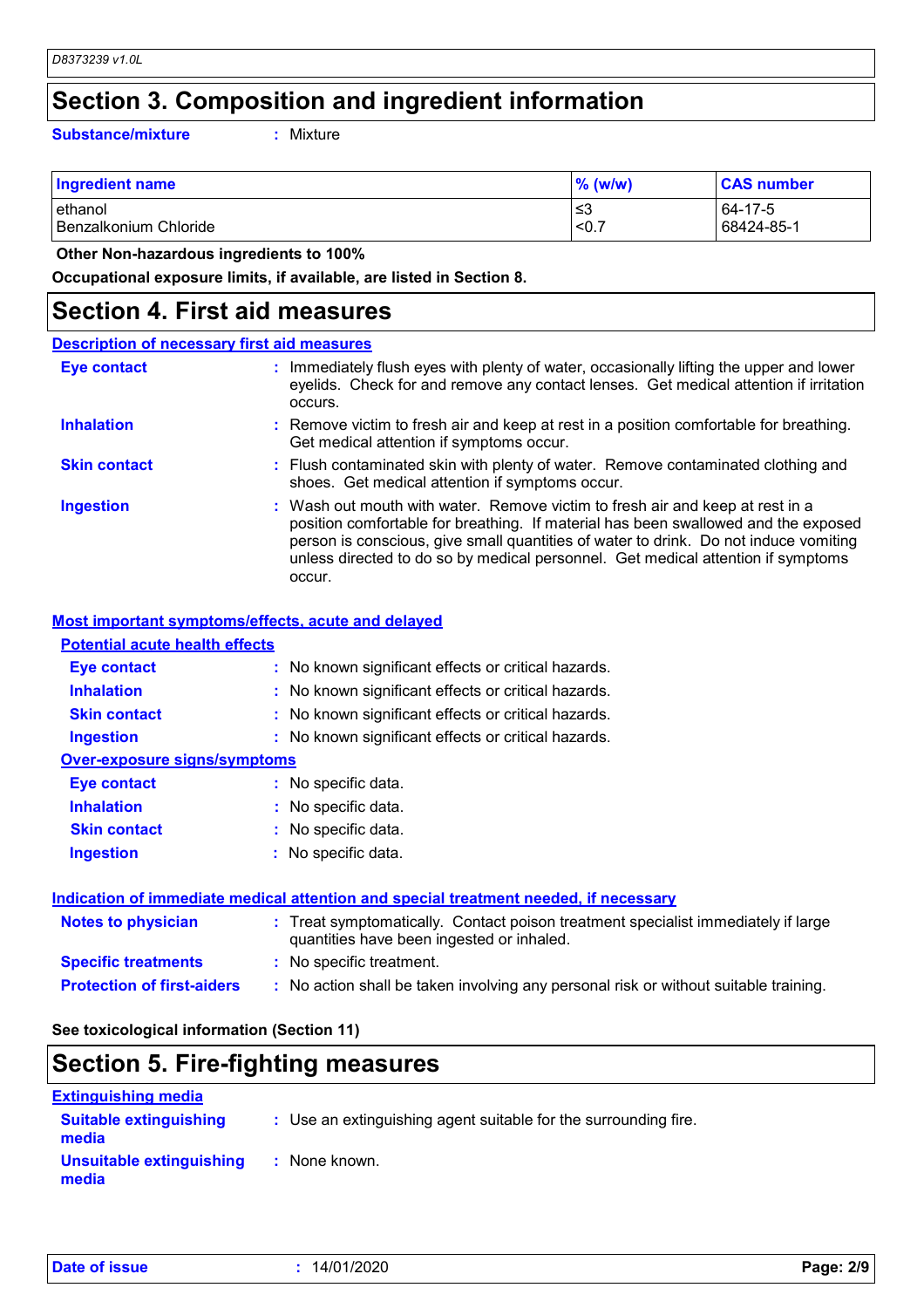# **Section 5. Fire-fighting measures**

| <b>Specific hazards arising</b><br>from the chemical   | : No specific fire or explosion hazard.                                                                                                                                                             |
|--------------------------------------------------------|-----------------------------------------------------------------------------------------------------------------------------------------------------------------------------------------------------|
| <b>Hazardous thermal</b><br>decomposition products     | : Decomposition products may include the following materials:<br>carbon dioxide<br>carbon monoxide                                                                                                  |
| <b>Special protective actions</b><br>for fire-fighters | : Promptly isolate the scene by removing all persons from the vicinity of the incident if<br>there is a fire. No action shall be taken involving any personal risk or without<br>suitable training. |
| <b>Special protective actions</b><br>for fire-fighters | : Fire-fighters should wear appropriate protective equipment and self-contained<br>breathing apparatus (SCBA) with a full face-piece operated in positive pressure<br>mode.                         |

### **Section 6. Accidental release measures**

#### **Personal precautions, protective equipment and emergency procedures**

| For non-emergency<br>personnel                               | : No action shall be taken involving any personal risk or without suitable training.<br>Evacuate surrounding areas. Keep unnecessary and unprotected personnel from<br>entering. Do not touch or walk through spilled material. Put on appropriate<br>personal protective equipment. |
|--------------------------------------------------------------|--------------------------------------------------------------------------------------------------------------------------------------------------------------------------------------------------------------------------------------------------------------------------------------|
| For emergency responders :                                   | If specialized clothing is required to deal with the spillage, take note of any<br>information in Section 8 on suitable and unsuitable materials. See also the<br>information in "For non-emergency personnel".                                                                      |
| <b>Environmental precautions</b>                             | : Avoid dispersal of spilled material and runoff and contact with soil, waterways,<br>drains and sewers. Inform the relevant authorities if the product has caused<br>environmental pollution (sewers, waterways, soil or air).                                                      |
| <b>Methods and materials for containment and cleaning up</b> |                                                                                                                                                                                                                                                                                      |

| <b>Small spill</b> | : Move containers from spill area. Vacuum or sweep up material and place in a<br>designated, labeled waste container. Dispose of via a licensed waste disposal<br>contractor.                                                                                                                                                                       |
|--------------------|-----------------------------------------------------------------------------------------------------------------------------------------------------------------------------------------------------------------------------------------------------------------------------------------------------------------------------------------------------|
| <b>Large spill</b> | : Move containers from spill area. Prevent entry into sewers, water courses,<br>basements or confined areas. Vacuum or sweep up material and place in a<br>designated, labeled waste container. Dispose of via a licensed waste disposal<br>contractor. Note: see Section 1 for emergency contact information and Section 13<br>for waste disposal. |

**See Section 1 for emergency contact information.**

**See Section 8 for information on appropriate personal protective equipment. See Section 13 for additional waste treatment information.**

### **Section 7. Handling and storage**

#### **Precautions for safe handling**

| <b>Protective measures</b>                       | : Put on appropriate personal protective equipment (see Section 8).                                                                                                                                                                                                                                                                                           |
|--------------------------------------------------|---------------------------------------------------------------------------------------------------------------------------------------------------------------------------------------------------------------------------------------------------------------------------------------------------------------------------------------------------------------|
| <b>Advice on general</b><br>occupational hygiene | : Eating, drinking and smoking should be prohibited in areas where this material is<br>handled, stored and processed. Workers should wash hands and face before<br>eating, drinking and smoking. Remove contaminated clothing and protective<br>equipment before entering eating areas. See also Section 8 for additional<br>information on hygiene measures. |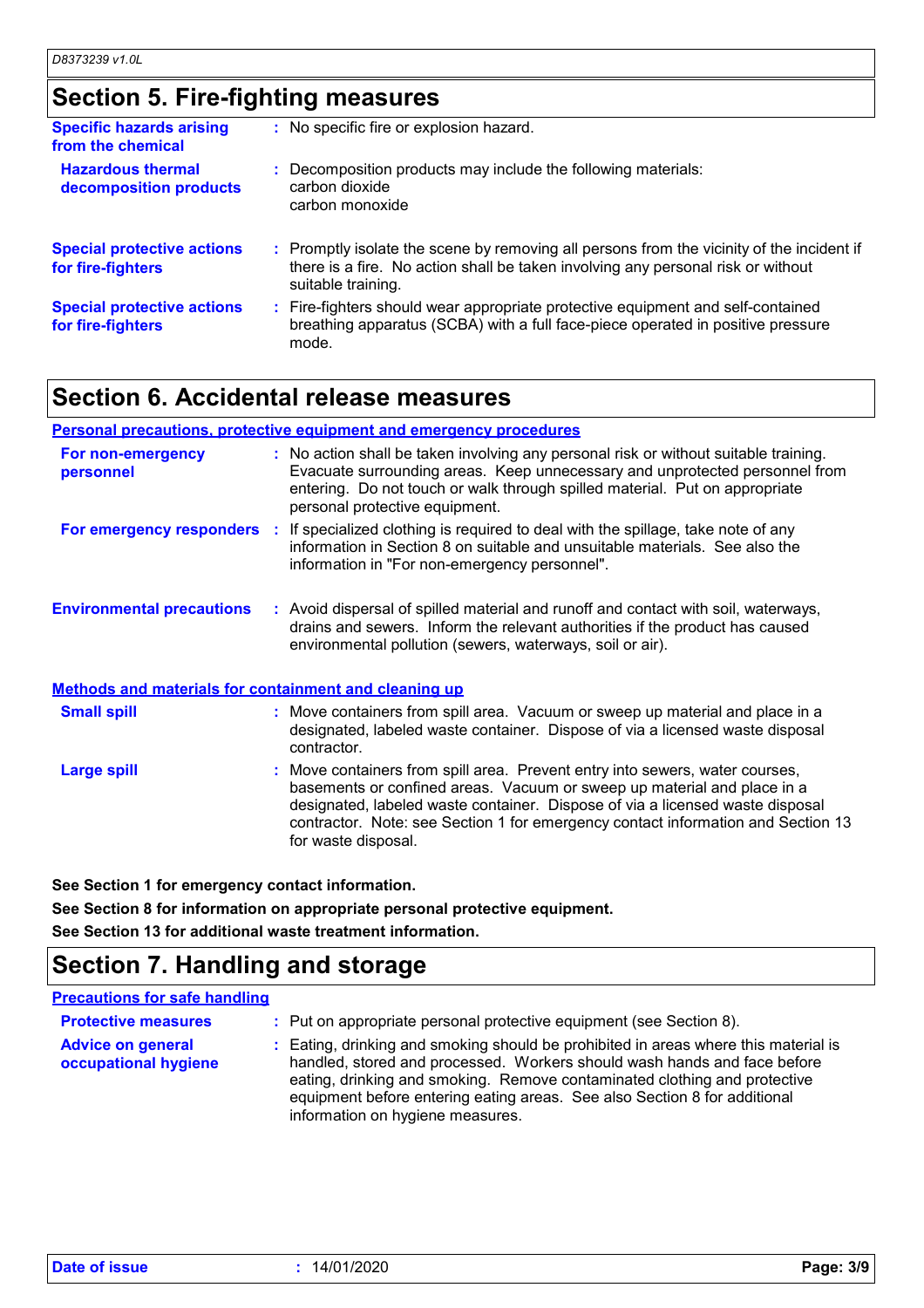# **Section 7. Handling and storage**

| Conditions for safe storage, : | Do not store below the following temperature: $30^{\circ}$ C (86 $^{\circ}$ F). Store in accordance                                                                                                                                                                                                                                                                                                                                                               |
|--------------------------------|-------------------------------------------------------------------------------------------------------------------------------------------------------------------------------------------------------------------------------------------------------------------------------------------------------------------------------------------------------------------------------------------------------------------------------------------------------------------|
| including any                  | with local regulations. Store in original container protected from direct sunlight in a                                                                                                                                                                                                                                                                                                                                                                           |
| <i>incompatibilities</i>       | dry, cool and well-ventilated area, away from incompatible materials (see Section 10)<br>and food and drink. Keep container tightly closed and sealed until ready for use.<br>Containers that have been opened must be carefully resealed and kept upright to<br>prevent leakage. Do not store in unlabeled containers. Use appropriate<br>containment to avoid environmental contamination. See Section 10 for incompatible<br>materials before handling or use. |

# **Section 8. Exposure controls and personal protection**

| <b>Control parameters</b> |
|---------------------------|
|                           |

**Australia**

**Occupational exposure limits**

| Ingredient name | <b>Exposure limits</b>                                                                                     |
|-----------------|------------------------------------------------------------------------------------------------------------|
| l ethanol       | Safe Work Australia (Australia, 4/2018).<br>TWA: 1880 mg/m <sup>3</sup> 8 hours.<br>TWA: 1000 ppm 8 hours. |

**New Zealand**

**Occupational exposure limits : No exposure standard allocated.**

| Ingredient name | <b>Exposure limits</b>                                                                                         |
|-----------------|----------------------------------------------------------------------------------------------------------------|
| ethanol         | NZ HSWA 2015 (New Zealand, 11/2017).<br>WES-TWA: 1000 ppm 8 hours.<br>WES-TWA: 1880 mg/m <sup>3</sup> 8 hours. |

| <b>Appropriate engineering</b><br>controls | : Good general ventilation should be sufficient to control worker exposure to airborne<br>contaminants.                                                                                                                                                                                                                                                                                           |
|--------------------------------------------|---------------------------------------------------------------------------------------------------------------------------------------------------------------------------------------------------------------------------------------------------------------------------------------------------------------------------------------------------------------------------------------------------|
| <b>Environmental exposure</b><br>controls  | : Emissions from ventilation or work process equipment should be checked to ensure<br>they comply with the requirements of environmental protection legislation. In some<br>cases, fume scrubbers, filters or engineering modifications to the process<br>equipment will be necessary to reduce emissions to acceptable levels.                                                                   |
| <b>Individual protection measures</b>      |                                                                                                                                                                                                                                                                                                                                                                                                   |
| <b>Hygiene measures</b>                    | : Wash hands, forearms and face thoroughly after handling chemical products, before<br>eating, smoking and using the lavatory and at the end of the working period.<br>Appropriate techniques should be used to remove potentially contaminated clothing.<br>Wash contaminated clothing before reusing. Ensure that eyewash stations and<br>safety showers are close to the workstation location. |
| <b>Eye/face protection</b>                 | : Safety eyewear complying with an approved standard should be used when a risk<br>assessment indicates this is necessary to avoid exposure to liquid splashes, mists,<br>gases or dusts. If contact is possible, the following protection should be worn,<br>unless the assessment indicates a higher degree of protection: safety glasses with<br>side-shields.                                 |
| <b>Skin protection</b>                     |                                                                                                                                                                                                                                                                                                                                                                                                   |
| <b>Hand protection</b>                     | : Chemical-resistant, impervious gloves complying with an approved standard should<br>be worn at all times when handling chemical products if a risk assessment indicates<br>this is necessary.                                                                                                                                                                                                   |
| <b>Body protection</b>                     | : Personal protective equipment for the body should be selected based on the task<br>being performed and the risks involved and should be approved by a specialist<br>before handling this product.                                                                                                                                                                                               |
| <b>Other skin protection</b>               | : Appropriate footwear and any additional skin protection measures should be<br>selected based on the task being performed and the risks involved and should be<br>approved by a specialist before handling this product.                                                                                                                                                                         |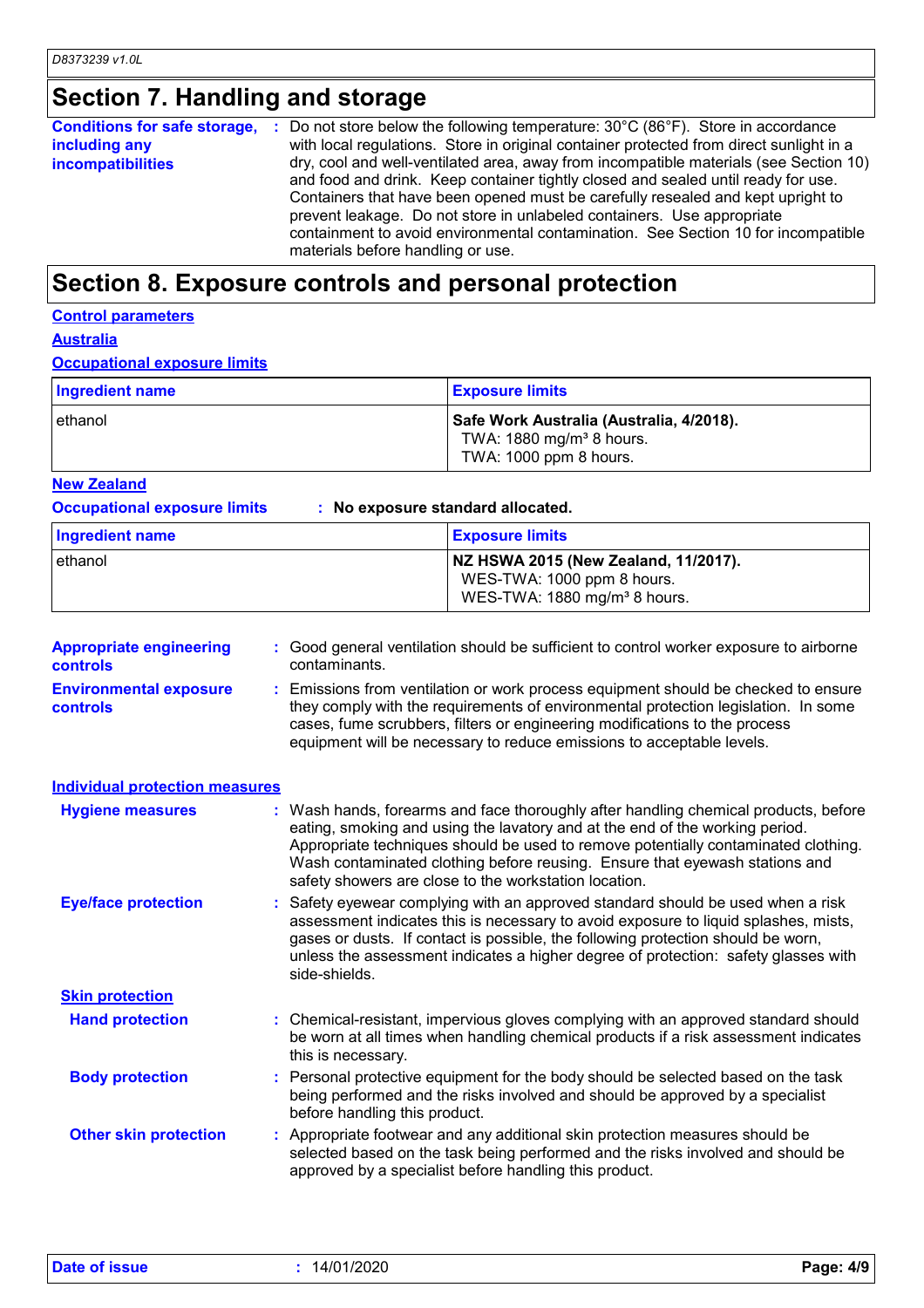### **Section 8. Exposure controls and personal protection**

- **Respiratory protection :**
- Based on the hazard and potential for exposure, select a respirator that meets the appropriate standard or certification. Respirators must be used according to a respiratory protection program to ensure proper fitting, training, and other important aspects of use.

# **Section 9. Physical and chemical properties**

| <b>Appearance</b>                                 |                                                                                              |
|---------------------------------------------------|----------------------------------------------------------------------------------------------|
| <b>Physical state</b>                             | : Solid. [Presaturated Wipes]                                                                |
| <b>Color</b>                                      | : White.                                                                                     |
| Odor                                              | $:$ Floral.                                                                                  |
| <b>Odor threshold</b>                             | $:$ Not available.                                                                           |
| pH                                                | : 5to8 [Conc. (% w/w): 100%] (Liquid concentrate)                                            |
| <b>Melting point</b>                              | Not available.                                                                               |
| <b>Boiling point</b>                              | : Not available.                                                                             |
| <b>Flash point</b>                                | Closed cup: >93.3°C (>199.9°F)                                                               |
| <b>Evaporation rate</b>                           | Not available.                                                                               |
| <b>Flammability (solid, gas)</b>                  | : Not available.                                                                             |
| Lower and upper explosive<br>(flammable) limits   | : Not available.                                                                             |
| <b>Vapor pressure</b>                             | $:$ Not available.                                                                           |
| <b>Vapor density</b>                              | Not available.                                                                               |
| <b>Relative density</b>                           | Not available.                                                                               |
| <b>Solubility</b>                                 | Easily soluble in the following materials: cold water and hot water. (Liquid<br>concentrate) |
| <b>Solubility in water</b>                        | : Not available.                                                                             |
| <b>Partition coefficient: n-</b><br>octanol/water | : Not available.                                                                             |
| <b>Auto-ignition temperature</b>                  | : Not available.                                                                             |
| <b>Decomposition temperature</b>                  | : Not available.                                                                             |
| <b>Viscosity</b>                                  | : Not available.                                                                             |
| Flow time (ISO 2431)                              | Not available.                                                                               |

| Section 10. Stability and reactivity                |                                                                                                           |  |  |
|-----------------------------------------------------|-----------------------------------------------------------------------------------------------------------|--|--|
| <b>Reactivity</b>                                   | : No specific test data related to reactivity available for this product or its ingredients.              |  |  |
| <b>Chemical stability</b>                           | : The product is stable.                                                                                  |  |  |
| <b>Possibility of hazardous</b><br><b>reactions</b> | : Under normal conditions of storage and use, hazardous reactions will not occur.                         |  |  |
| <b>Conditions to avoid</b>                          | : No specific data.                                                                                       |  |  |
| <b>Incompatible materials</b>                       | : No specific data.                                                                                       |  |  |
| <b>Hazardous decomposition</b><br>products          | : Under normal conditions of storage and use, hazardous decomposition products<br>should not be produced. |  |  |

| <b>Date of issue</b> | 14/01/2020 | Page: 5/9 |  |
|----------------------|------------|-----------|--|
|                      |            |           |  |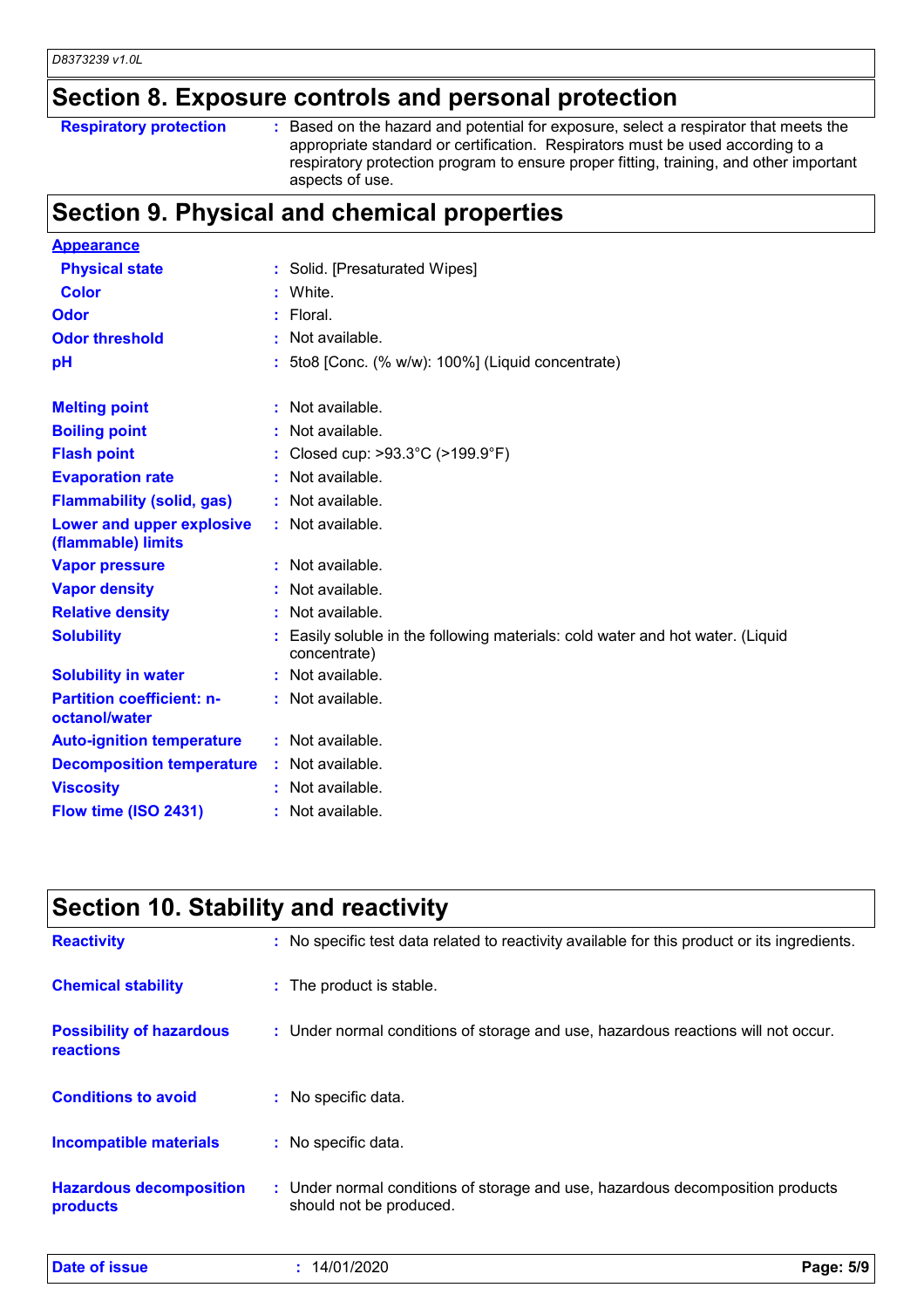# **Section 11. Toxicological information**

#### **Information on toxicological effects**

#### **Acute toxicity**

| <b>Product/ingredient name</b> | <b>Result</b>                                                     | <b>Species</b> | <b>Dose</b>                        | <b>Exposure</b> |
|--------------------------------|-------------------------------------------------------------------|----------------|------------------------------------|-----------------|
| lethanol                       | <b>LC50 Inhalation Vapor</b><br>LD50 Oral                         | l Rat<br>l Rat | 124700 mg/m <sup>3</sup><br>7 g/kg | 4 hours         |
| <b>Conclusion/Summary</b>      | Based on available data, the classification criteria are not met. |                |                                    |                 |

#### **Irritation/Corrosion**

| <b>Product/ingredient name</b> | <b>Result</b>            | <b>Species</b> | <b>Score</b> | <b>Exposure</b>                          | <b>Observation</b>       |
|--------------------------------|--------------------------|----------------|--------------|------------------------------------------|--------------------------|
| ethanol                        | Eyes - Moderate irritant | Rabbit         |              | 0.066666667<br>minutes 100<br>milligrams |                          |
|                                | Eyes - Mild irritant     | Rabbit         |              | 24 hours 500<br>milligrams               |                          |
|                                | Eyes - Moderate irritant | Rabbit         |              | 100<br>microliters                       |                          |
|                                | Skin - Mild irritant     | Rabbit         |              | 400<br>milligrams                        |                          |
|                                | Skin - Moderate irritant | Rabbit         |              | I24 hours 20<br>milligrams               | $\overline{\phantom{0}}$ |

### **Conclusion/Summary**

| <b>Skin</b>                                               | Based on available data, the classification criteria are not met.   |
|-----------------------------------------------------------|---------------------------------------------------------------------|
| <b>Eyes</b>                                               | Based on available data, the classification criteria are not met.   |
| <b>Respiratory</b>                                        | : Based on available data, the classification criteria are not met. |
| <b>Sensitization</b>                                      |                                                                     |
| Not available.                                            |                                                                     |
| <b>Conclusion/Summary</b>                                 |                                                                     |
| <b>Skin</b>                                               | : Based on available data, the classification criteria are not met. |
| <b>Respiratory</b>                                        | : Based on available data, the classification criteria are not met. |
| <b>Mutagenicity</b>                                       |                                                                     |
| Not available.                                            |                                                                     |
| <b>Conclusion/Summary</b>                                 | : Based on available data, the classification criteria are not met. |
| <b>Carcinogenicity</b>                                    |                                                                     |
| Not available.                                            |                                                                     |
|                                                           |                                                                     |
| <b>Conclusion/Summary</b>                                 | : Based on available data, the classification criteria are not met. |
| <b>Reproductive toxicity</b><br>Not available.            |                                                                     |
|                                                           |                                                                     |
| <b>Conclusion/Summary</b>                                 | : Based on available data, the classification criteria are not met. |
| <b>Teratogenicity</b>                                     |                                                                     |
| Not available.                                            |                                                                     |
| <b>Conclusion/Summary</b>                                 | : Based on available data, the classification criteria are not met. |
| <b>Specific target organ toxicity (single exposure)</b>   |                                                                     |
| Not available.                                            |                                                                     |
| <b>Specific target organ toxicity (repeated exposure)</b> |                                                                     |
| Not available.                                            |                                                                     |
|                                                           |                                                                     |

#### **Aspiration hazard**

Not available.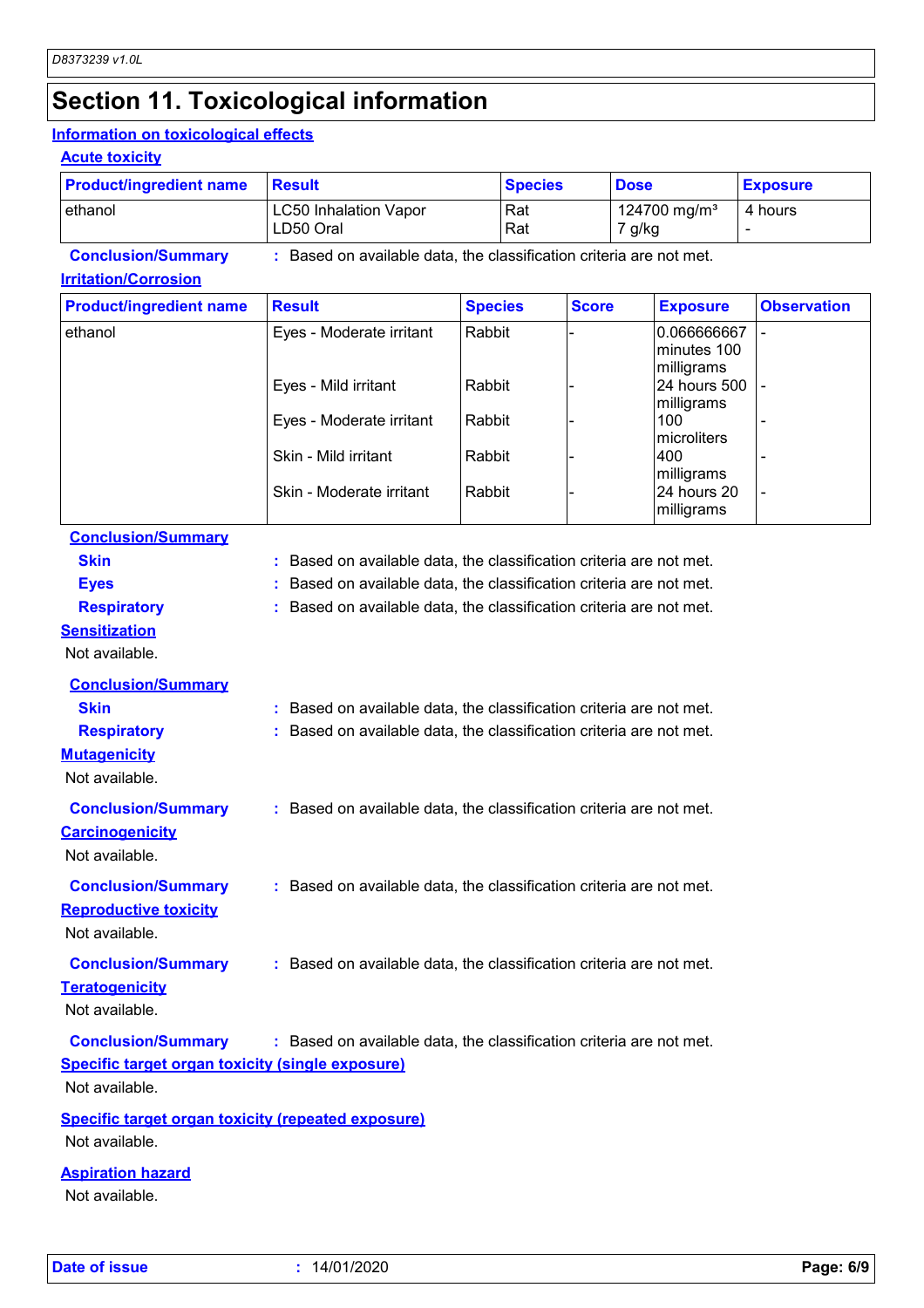### **Section 11. Toxicological information**

| <b>Information on the likely</b><br>routes of exposure | : Not available.                                                                         |
|--------------------------------------------------------|------------------------------------------------------------------------------------------|
| <b>Potential acute health effects</b>                  |                                                                                          |
| <b>Eye contact</b>                                     | : No known significant effects or critical hazards.                                      |
| <b>Inhalation</b>                                      | : No known significant effects or critical hazards.                                      |
| <b>Skin contact</b>                                    | : No known significant effects or critical hazards.                                      |
| <b>Ingestion</b>                                       | : No known significant effects or critical hazards.                                      |
|                                                        | <b>Symptoms related to the physical, chemical and toxicological characteristics</b>      |
| <b>Eye contact</b>                                     | : No specific data.                                                                      |
| <b>Inhalation</b>                                      | : No specific data.                                                                      |
| <b>Skin contact</b>                                    | : No specific data.                                                                      |
| <b>Ingestion</b>                                       | : No specific data.                                                                      |
|                                                        | Delayed and immediate effects and also chronic effects from short and long term exposure |
| <b>Short term exposure</b>                             |                                                                                          |
| <b>Potential immediate</b><br>effects                  | : Not available.                                                                         |
| <b>Potential delayed effects</b>                       | : Not available.                                                                         |
| <b>Long term exposure</b>                              |                                                                                          |
| <b>Potential immediate</b><br>effects                  | : Not available.                                                                         |
| <b>Potential delayed effects</b>                       | : Not available.                                                                         |
| <b>Potential chronic health effects</b>                |                                                                                          |
| Not available.                                         |                                                                                          |
| <b>Conclusion/Summary</b>                              | : Based on available data, the classification criteria are not met.                      |
| <b>General</b>                                         | No known significant effects or critical hazards.                                        |
| <b>Carcinogenicity</b>                                 | : No known significant effects or critical hazards.                                      |
| <b>Mutagenicity</b>                                    | No known significant effects or critical hazards.                                        |
| <b>Teratogenicity</b>                                  | : No known significant effects or critical hazards.                                      |
| <b>Developmental effects</b>                           | : No known significant effects or critical hazards.                                      |
| <b>Fertility effects</b>                               | : No known significant effects or critical hazards.                                      |

#### **Numerical measures of toxicity**

#### **Acute toxicity estimates**

Not available.

# **Section 12. Ecological information**

| <b>Product/ingredient name</b> | <b>Result</b>                            | <b>Species</b>                                | <b>Exposure</b> |
|--------------------------------|------------------------------------------|-----------------------------------------------|-----------------|
| ethanol                        | Acute EC50 17.921 mg/l Marine water      | Algae - Ulva pertusa                          | 96 hours        |
|                                | Acute EC50 2000 µg/l Fresh water         | Daphnia - Daphnia magna                       | 48 hours        |
|                                | Acute LC50 25500 µg/l Marine water       | Crustaceans - Artemia<br>franciscana - Larvae | 48 hours        |
|                                | Acute LC50 11000000 µg/l Marine<br>water | Fish - Alburnus alburnus                      | 96 hours        |
|                                | Chronic NOEC 4.995 mg/l Marine water     | Algae - Ulva pertusa                          | 96 hours        |
|                                | Chronic NOEC 100 ul/L Fresh water        | Daphnia - Daphnia magna -                     | 21 days         |
| Date of issue                  | : 14/01/2020                             |                                               | Page: 7/9       |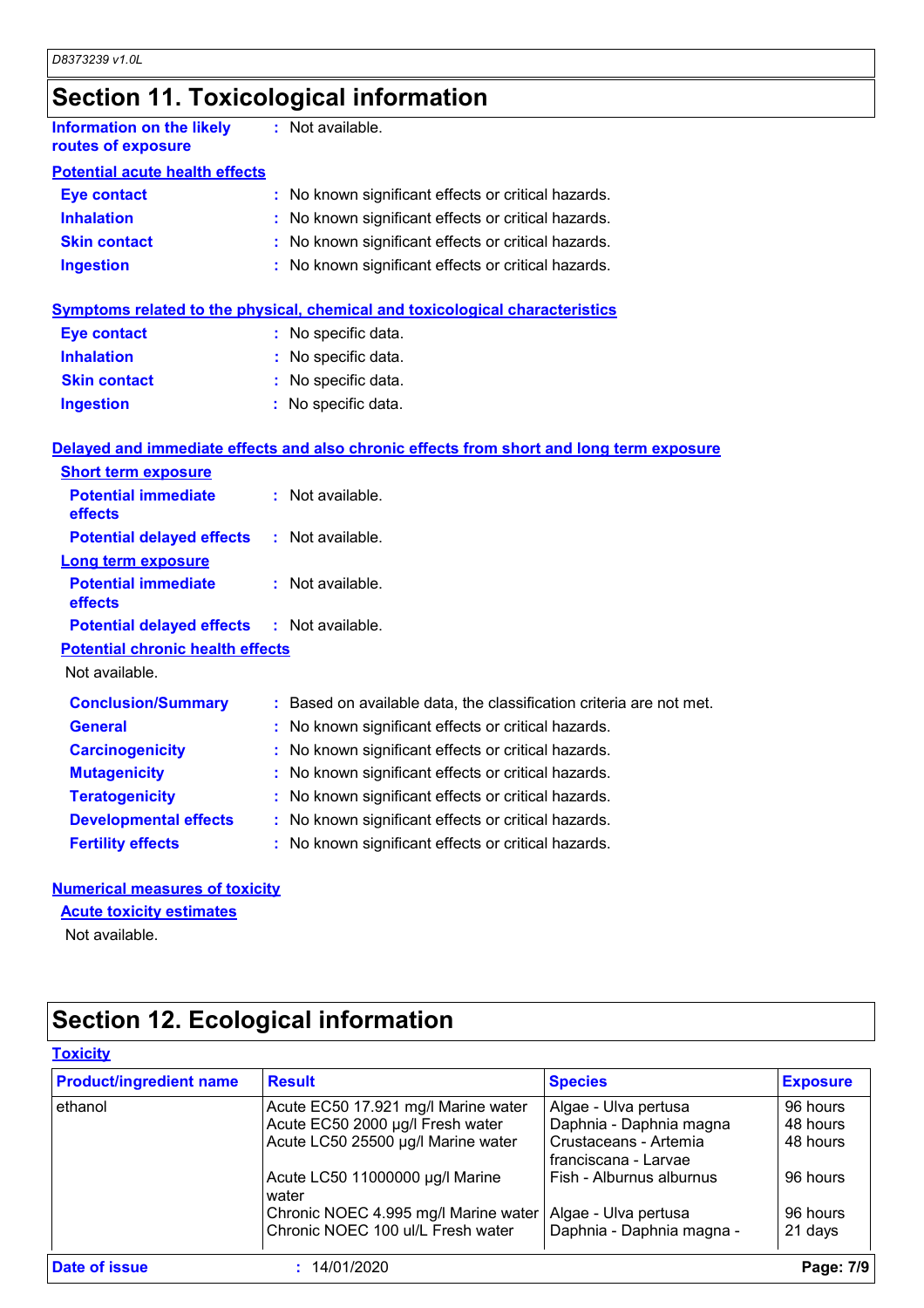### **Section 12. Ecological information**

|                           | $\sim$                                                            |                |  |
|---------------------------|-------------------------------------------------------------------|----------------|--|
|                           |                                                                   | <b>Neonate</b> |  |
| <b>Conclusion/Summary</b> | Based on available data, the classification criteria are not met. |                |  |

#### **Persistence and degradability**

**Conclusion/Summary :** The surfactant(s) contained in this preparation complies (comply) with the biodegradability criteria as laid down in Regulation (EC) No.648/2004 on detergents. Data to support this assertion are held at the disposal of the competent authorities of the Member States and will be made available to them, at their direct request or at the request of a detergent manufacturer.

#### **Bioaccumulative potential**

| <b>Product/ingredient name</b> | $\mathsf{LogP}_\mathsf{ow}$ | <b>BCF</b> | <b>Potential</b> |
|--------------------------------|-----------------------------|------------|------------------|
| ethanol                        | $-0.35$                     |            | low              |

| <b>Mobility in soil</b>                                 |                  |
|---------------------------------------------------------|------------------|
| <b>Soil/water partition</b><br><b>coefficient (Koc)</b> | : Not available. |

**Other adverse effects** : No known significant effects or critical hazards.

### **Section 13. Disposal considerations**

The generation of waste should be avoided or minimized wherever possible. Disposal of this product, solutions and any by-products should at all times comply with the requirements of environmental protection and waste disposal legislation and any regional local authority requirements. Dispose of surplus and nonrecyclable products via a licensed waste disposal contractor. Waste should not be disposed of untreated to the sewer unless fully compliant with the requirements of all authorities with jurisdiction. Waste packaging should be recycled. Incineration or landfill should only be considered when recycling is not feasible. This material and its container must be disposed of in a safe way. Empty containers or liners may retain some product residues. Avoid dispersal of spilled material and runoff and contact with soil, waterways, drains and sewers. **Disposal methods :**

### **Section 14. Transport information**

|                                      | <b>ADG</b>               | <b>ADR/RID</b> | <b>IMDG</b>    | <b>IATA</b>    |
|--------------------------------------|--------------------------|----------------|----------------|----------------|
| <b>UN number</b>                     | Not regulated.           | Not regulated. | Not regulated. | Not regulated. |
| <b>UN proper</b><br>shipping name    |                          |                |                |                |
| <b>Transport hazard</b><br>class(es) | $\overline{\phantom{a}}$ |                | -              |                |
| <b>Packing group</b>                 | $\overline{\phantom{a}}$ | -              | ٠              |                |
| <b>Environmental</b><br>hazards      | No.                      | No.            | No.            | No.            |

**Special precautions for user Transport within user's premises:** always transport in closed containers that are **:** upright and secure. Ensure that persons transporting the product know what to do in the event of an accident or spillage.

**Date of issue :** 14/01/2020 **Page: 8/9**